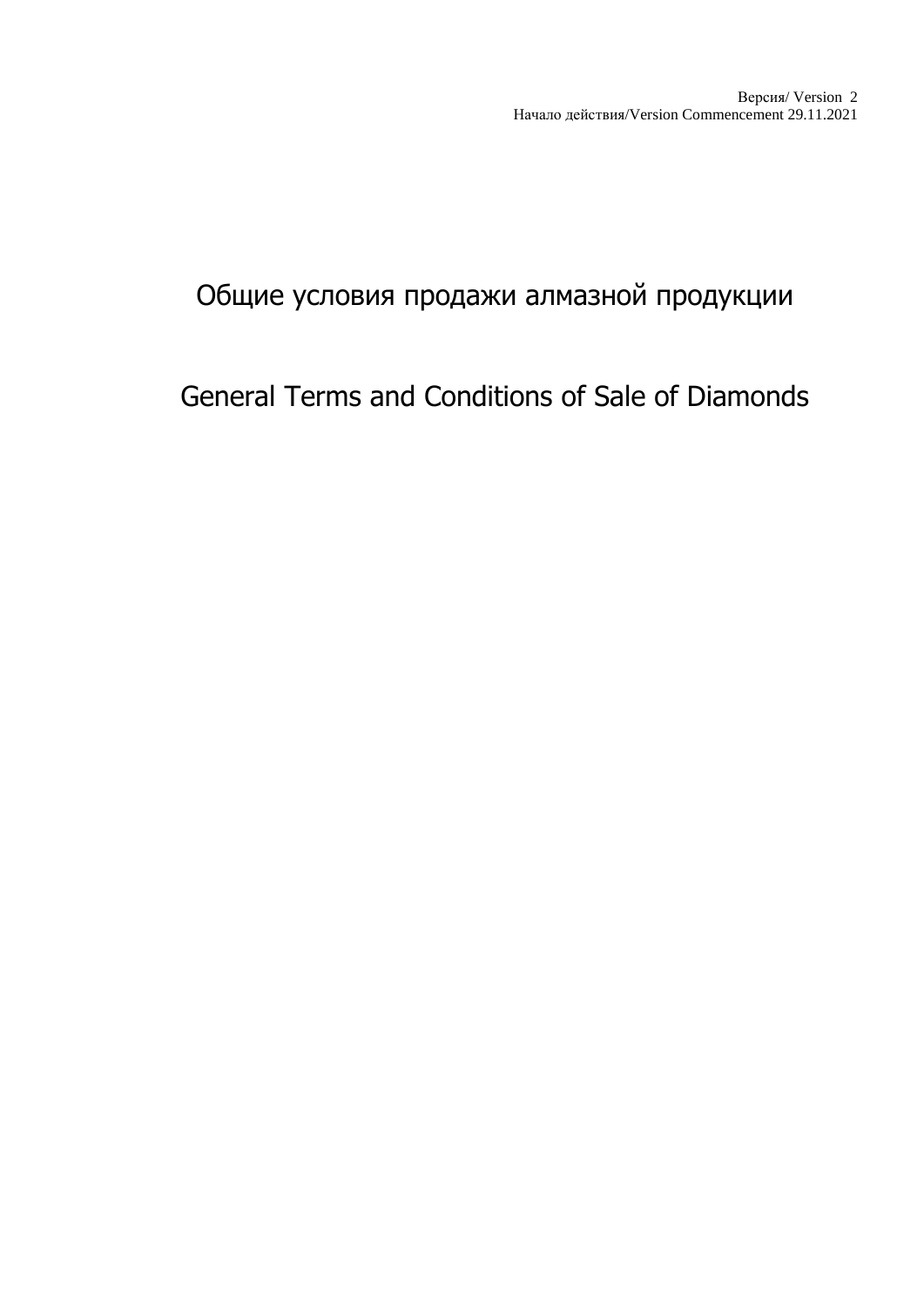| 1. Регулирование                                            | 1. Regulation                                                     |
|-------------------------------------------------------------|-------------------------------------------------------------------|
| 1.1. Отношения Покупателя и Продавца регулируются:          | 1.1. Relations between the Buyer and the Seller are regulated     |
| Настоящим документом - Общими условиями про-<br>٠           | by:                                                               |
| дажи алмазной продукции (Общие условия),                    | this document – the General Terms and Conditions                  |
| Контрактом.<br>$\bullet$                                    | of Sale of Diamonds (hereinafter - the General                    |
|                                                             | Terms and Conditions),                                            |
| Общие условия являются неотъемлемой частью Контракта,       | the Contract.                                                     |
| подписанного сторонами.                                     |                                                                   |
| При противоречии условий, изложенных в Контракте и Об-      | The General Terms and Conditions form an integral part of the     |
| щих условий, приоритет имеют условия, изложенные в Кон-     | Contract signed by the Parties.                                   |
| тракте.                                                     | In case of conflict between the conditions set forth in the Con-  |
| Под Продавцом понимается АК «АЛРОСА» (ПАО).                 | tract and the General Terms and Conditions, the conditions set    |
| Под Покупателем понимается контрагент, указываемый в        | forth in the Contract shall prevail.                              |
| Контракте.                                                  | The use of the term Seller refers to PJSC ALROSA.                 |
| Под Товаром понимается алмазная продукция, которая указы-   | The use of the term Buyer refers to the contractor set forth in   |
| вается в Контракте.                                         | the Contract.                                                     |
|                                                             | The use of the term Goods refers to diamonds set forth in the     |
|                                                             | Contract.                                                         |
|                                                             |                                                                   |
| 2. Условия поставки и приемки Товара.                       | 2. Terms of Delivery and Acceptance of Goods.                     |
| 2.1. В Контракте могут быть предусмотрены следующие ба-     | 2.1. The following delivery bases may be provided for in the      |
| зисы поставки:                                              | Contract:                                                         |
| DAT (incoterms 2010).                                       | DAT (Incoterms 2010)                                              |
| DAP (incoterms 2010)                                        | DAP (Incoterms 2010)                                              |
| Выборка                                                     | Selection                                                         |
|                                                             |                                                                   |
| При Выборке Продавец предоставит возможность Покупа-        | In the case of Selection, the Seller will provide the Buyer with  |
| телю получить Товар в месте его нахождения, указанного в    | the opportunity to receive the Goods at their location set forth  |
| Контракте.                                                  | in the Contract.                                                  |
| 2.2. Поставка Товара осуществляется в сроки, установленные  | 2.2. Delivery of the Goods will be made within the time limit     |
| в Контракте.                                                | prescribed by the Contract.                                       |
|                                                             |                                                                   |
| Срок поставки исчисляется с даты поступления на счет Про-   | The delivery period is calculated from the date of receipt of the |
| давца денежных средств на условиях, установленных Кон-      | full amount to the Seller's account subject to conditions pre-    |
| трактом;                                                    | scribed by the Contract;                                          |
|                                                             |                                                                   |
| Товар считается переданным Продавцом и окончательно при-    | The Seller shall be deemed to have transferred the Goods, and     |
| нятым Покупателем по количеству мест, весу, отсутствию де-  | the Buyer shall be conclusively deemed to have accepted the       |
| фектов и иным образом в момент перехода права собственно-   | Goods as to shortage, weight, defects and otherwise, when title   |
| сти на Товар.                                               | to the Goods is passed.                                           |
|                                                             |                                                                   |
| 3. Цена и условия платежа.                                  | 3. Value and Terms of Payment.                                    |
| 3.1. Общая стоимость Товара, работ, услуг, являющихся пред- | 3.1. The total value of the Goods, works, services that are the   |
| метом обязательств Продавца, является Ценой Контракта и     | object of the Seller's obligations is the Value of the Contract   |
| указывается в Контракте.                                    | and is set forth the Contract.                                    |
| 3.2. Оплата Цены Контракта осуществляется путем перечис-    | 3.2. The Buyer shall pay the Value of the Contact by transfer     |
| ления денежной суммы, составляющей Цену Контракта, на       | of the Value of the Contract to the Seller's settlement account.  |
| расчетный счет Продавца.                                    | The Contract establishes:                                         |
| В Контракте устанавливается:                                | Currency of payment;                                              |
| Валюта платежа;                                             | Organization that sets the currency exchange rate;                |
| организация, устанавливающая курс;                          | Date of the currency exchange rate.                               |
| дата определения курса.                                     | Payment of the value of the Contract fixed in Clause 1.1 of the   |
| Оплата до 100% от Цены Контракта может также произво-       | Contract may be effected to the full extent by transfer of funds  |
| диться путем банковского перевода, осуществляемого АО       | by JSC Eximbank of Russia (the "Financing Bank") upon re-         |
| РОСЭКСИМБАНК (далее - Финансирующий Банк) по пору-          | quest of the Buyer and invoice proforma, issued by the Seller     |
| чению Покупателя и на основании проформы-счета, выписан-    | and provided to the Financing Bank, from the funds of credit      |
| ного Продавцом и предоставленного в Финансирующий Банк,     | facility provided by the Financing Bank directly to the Seller's  |
| предоставляемых Покупателю Финансирующим Банком кре-        | "JSC VTB Bank",                                                   |
| дитных средств Финансирующим Банком, напрямую на рас-       | Moscow, Russia, SWIFT:VTBRRUMM, "The Bank of New                  |
| чётный счет Продавца в ПАО Банк ВТБ, Москва, Россия,        | York"Mellon, New York, USA, SWIFT: IRVT US 3N to the              |
| СВИФТ:VTBRRUMM, через «Банк оф Нью-Йорк" Mellon,            |                                                                   |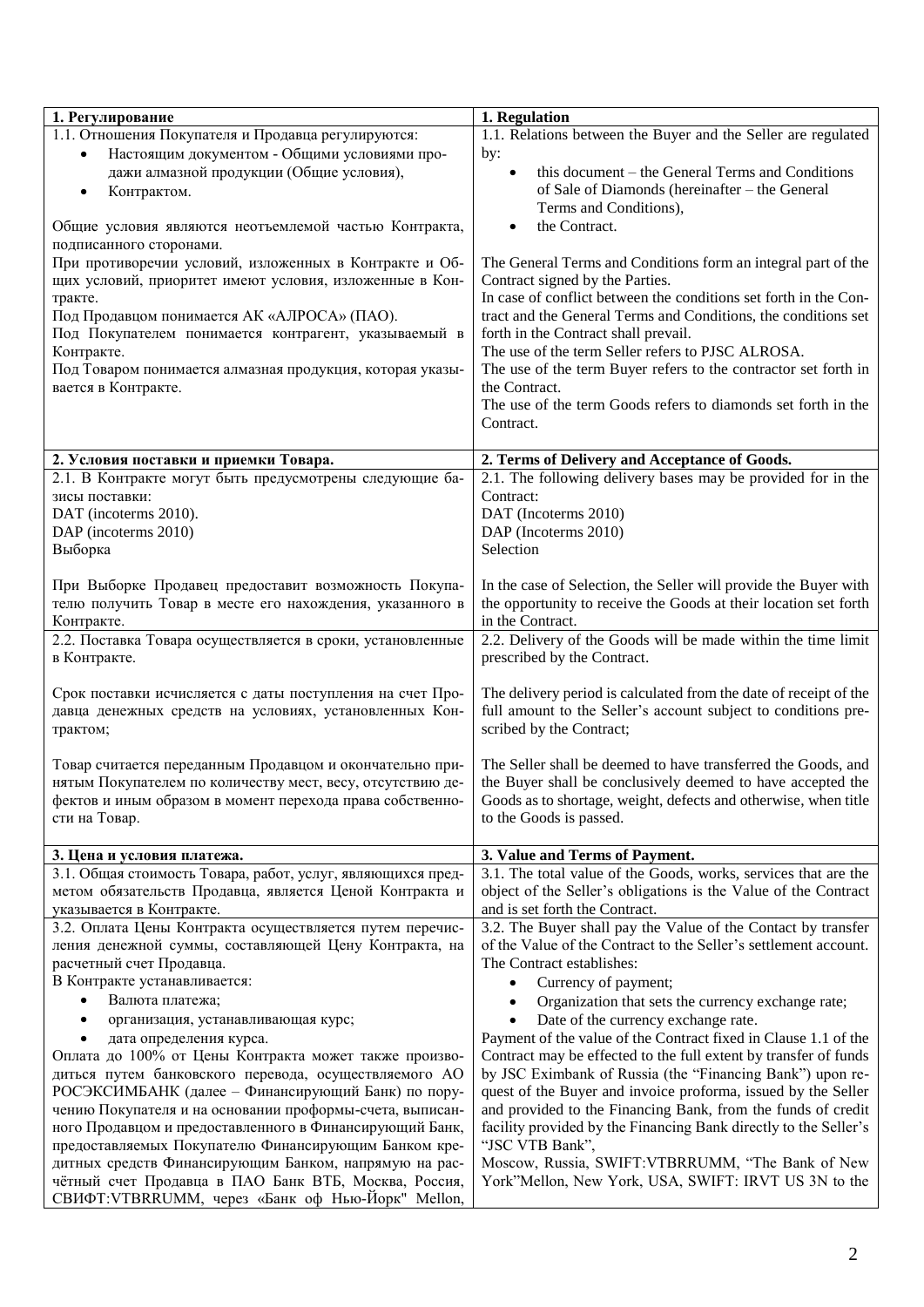| Нью-Йорк, USA, CBИФТ: IRVT US 3N на счет 890-0055-006,<br>в пользу Продавца АК "АЛРОСА" (ПАО), Российская Феде-<br>рация, на счет 40702840800060000092. | account 890-0055-006, in favour of the Sellers PJSC "AL-<br><b>RUSSIAN</b><br>FEDERATION,<br>ROSA".<br>to<br>ac-count<br>40702840800060000092. |
|---------------------------------------------------------------------------------------------------------------------------------------------------------|------------------------------------------------------------------------------------------------------------------------------------------------|
| В случае проведения расчетов за счет предоставленных со сто-<br>роны Финансирующего Банка Покупателю кредитных средств                                  | In the event of transfer of funds out of the proceeds from the<br>credit facility provided by the Financing Bank to the Buyer,                 |
| положения пункта 3.3, а также пункта 4.1 Общих условий к                                                                                                | provisions of clause 3.3, as well as clause 4.1 of the Contract                                                                                |
| Финансирующему Банку не применяются (указанное исклю-                                                                                                   | shall not apply to the Financing Bank (this exception shall not                                                                                |
| чение к Покупателю не применяется).                                                                                                                     | apply to the Buyer).                                                                                                                           |
| 3.3. Покупатель обязан оплатить Цену Контракта в сроки,                                                                                                 | 3.3. The Buyer shall be obliged to pay for the Value of the Con-                                                                               |
| установленные в Контракте.<br>Сроки для оплаты исчисляются с даты заключения Контракта.                                                                 | tract within the time limit prescribed by the Contract.<br>Payment due date is calculated from the date of conclusion of                       |
|                                                                                                                                                         | the Contract.                                                                                                                                  |
| 3.4. Обязанность Покупателя оплатить Цену Контракта счита-                                                                                              | 3.4. The Buyer's obligation to pay for the Value of the Contract                                                                               |
| ется выполненной с даты зачисления цены Контракта в пол-                                                                                                | shall be deemed fulfilled on the date when the total amount                                                                                    |
| ном объеме на счет Продавца.                                                                                                                            | payable is credited to the Seller's bank account.                                                                                              |
| 3.5. Все расходы, связанные с уплатой Цены Контракта, вклю-<br>чая все суммы банковской комиссии (в т. ч. при конвертации                               | 3.5. The Buyer shall pay all the expenses connected with the<br>payment of the Value of the Contract, including all bank com-                  |
| валюты), оплачиваются Покупателем.                                                                                                                      | missions (including those connected with currency conver-                                                                                      |
|                                                                                                                                                         | sion).                                                                                                                                         |
| 3.6. Поступившие (в том числе до даты подписания Кон-                                                                                                   | 3.6. The funds received on the Seller's account from the Buyer                                                                                 |
| тракта) на счет Продавца от Покупателя денежные средства,                                                                                               | (as well as those received before the date of the Contact) ex-                                                                                 |
| превышающие Цену Контракта, возвращаются Покупателю за<br>его счет.                                                                                     | ceeding the Value of the Contact shall be returned to the Buyer<br>at the Buyer's expense.                                                     |
| 3.7. Возврат любых сумм по Контракту, в т. ч. в случае его до-                                                                                          | 3.7. The Seller shall return any amounts under the Contract,                                                                                   |
| срочного прекращения, производится Продавцом в течение 50                                                                                               | including in case of its early termination, within 50 calendar                                                                                 |
| календарных дней с даты, когда обязанность по возврату воз-                                                                                             | days from the date when the obligation to return arose.                                                                                        |
| никла.                                                                                                                                                  |                                                                                                                                                |
| 3.8. Покупатель не вправе направлять заявления о зачёте<br>встречных однородных требований к Продавцу или произво-                                      | 3.8. The Buyer shall have no right to submit statements for the<br>set-off of counter demands of the same type to the Seller or to             |
| дить их зачёт иным способом.                                                                                                                            | set off such demands in any other way.                                                                                                         |
|                                                                                                                                                         |                                                                                                                                                |
|                                                                                                                                                         |                                                                                                                                                |
| 4. Санкции.                                                                                                                                             | 4. Sanctions.                                                                                                                                  |
| 4.1 При неоплате Покупателем Цены контракта в установлен-                                                                                               | 4.1 In case of the Buyer's non-payment of the Value of the                                                                                     |
| ные Контрактом сроки, Продавец вправе использовать любой                                                                                                | Contract within the time limit prescribed by the Contract, the                                                                                 |
| или совместно из следующих способов правовой защиты:<br>взыскать с Покупателя пени в размере 1/180 ключевой<br>$\bullet$                                | Seller shall have the right to use any or all of the following legal<br>remedies:                                                              |
| ставки ЦБ РФ от суммы задолженности за каждый                                                                                                           | to collect from the Buyer a penalty calculated at the<br>$\bullet$                                                                             |
| день просрочки оплаты                                                                                                                                   | rate of 1/180 of the key interest rate of the Central                                                                                          |
| в одностороннем порядке полностью отказаться от<br>$\bullet$                                                                                            | Bank of the Russian Federation on the amount of debt                                                                                           |
| исполнения Контракта.                                                                                                                                   | per each day of delay in payment                                                                                                               |
| Для определения размера неустоек используется больший из                                                                                                | to refuse unilaterally to fulfil the Contract.                                                                                                 |
| следующих размеров ключевой ставки Банка России - на                                                                                                    | To determine the amount of penalty, the larger of the following                                                                                |
| дату, в которую Покупатель, несвоевременно исполнивший                                                                                                  | amounts of the key interest rates of the Bank of Russia will be                                                                                |
| обязательство:                                                                                                                                          | used – on the date when the Buyer who failed to fulfill the                                                                                    |
| был обязан исполнить его; или<br>٠<br>٠                                                                                                                 | obligation in time:<br>٠                                                                                                                       |
| фактически исполнил его.                                                                                                                                | was obliged to fulfil it; or<br>actually fulfilled it.                                                                                         |
|                                                                                                                                                         |                                                                                                                                                |
| 4.2. Уплата пеней осуществляется Покупателем в течение 5                                                                                                | 4.2. Penalty shall be paid by the Buyer within 5 (five) days                                                                                   |
| (пяти) дней на основании письменной претензии Продавца и                                                                                                | based on a Seller's written claim and shall not relieve the Buyer                                                                              |
| не освобождает Покупателя от выполнения обязательств по                                                                                                 | from the obligations under the Contract.                                                                                                       |
| Контракту.<br>4.3. Продавец вправе потребовать от Покупателя возмещения                                                                                 | 4.3. The Seller shall have a right to seek damages from the                                                                                    |
| убытков в случае досрочного прекращения Контракта по при-                                                                                               | Buyer in case of an early termination of the Contract by reason                                                                                |
| чине неисполнения или ненадлежащего исполнения своих                                                                                                    | of failure to fulfill or improper fulfillment of the Buyer's obli-                                                                             |
| обязательств Покупателем в порядке, предусмотренном                                                                                                     | gations in accordance with the procedure stipulated by Article                                                                                 |
| ст.393.1 ГК РФ.<br>4.4. Заключение дополнительного соглашения о продлении                                                                               | 393.1 of the Civil Code of the Russian Federation.<br>4.4. Conclusion of an amendment agreement on the extension                               |
| срока оплаты Цены Контракта по вине Покупателя, не осво-                                                                                                | of the period of payment of the Value of the Contract through                                                                                  |
| бождает Покупателя от уплаты санкций, предусмотренных<br>настоящим разделом, расчёт которых производится с даты                                         | the Buyer's fault shall not relieve the Buyer of the requirement<br>to pay the penalty stipulated by this clause and calculated from           |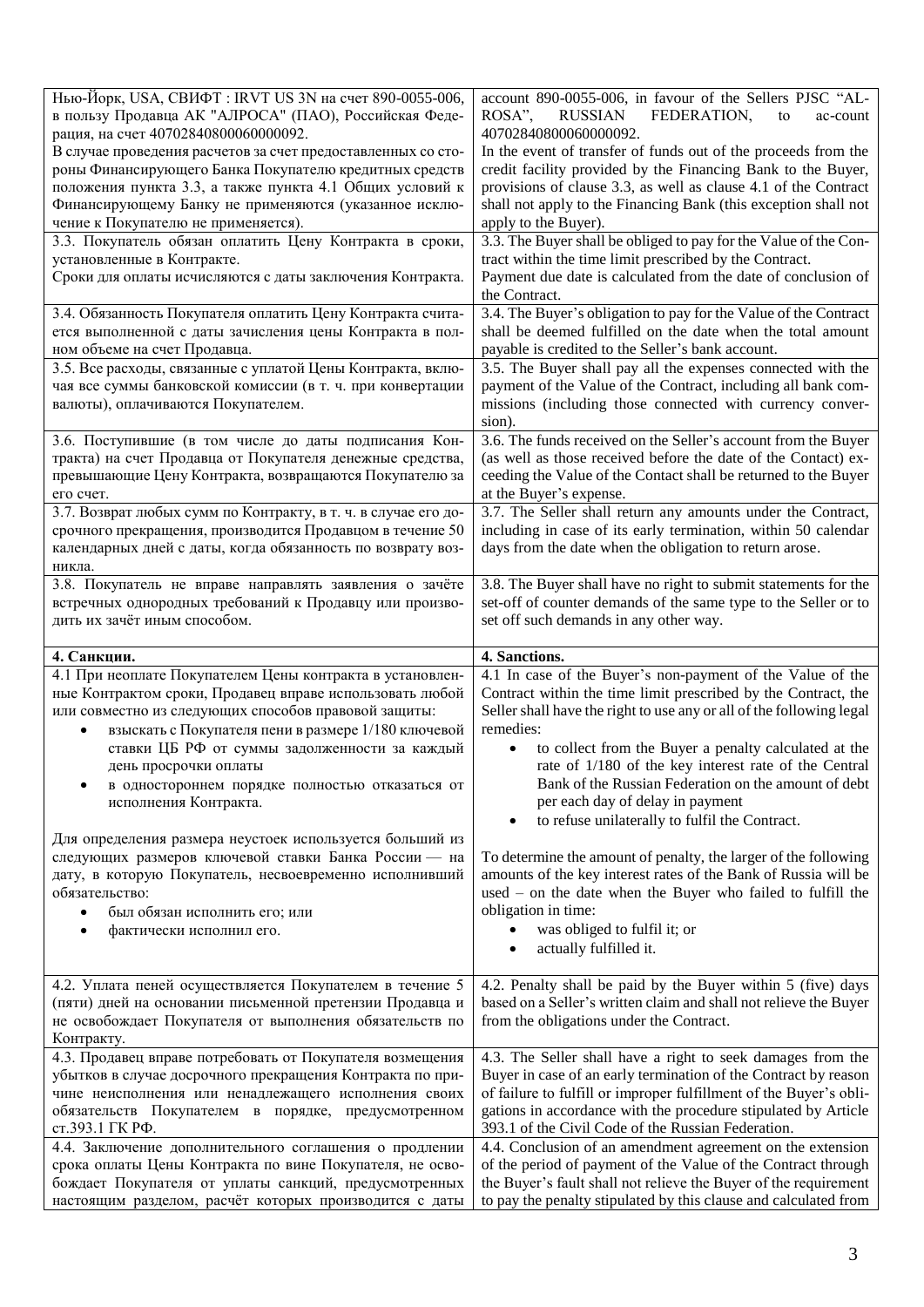| первоначального срока оплаты Цены Контракта по дату фак-<br>тической оплаты Цены Контракта.                               | the initial payment due date of the Value of the Contract until<br>the date of actual payment of the Value of the Contract.         |
|---------------------------------------------------------------------------------------------------------------------------|-------------------------------------------------------------------------------------------------------------------------------------|
| 4.5. Продавец вправе заключить соглашение об уступке прав                                                                 | 4.5. The Seller shall have the right to conclude an agreement                                                                       |
| требования долга сторонним организациям (договор цессии),                                                                 | on the assignment of rights to claim debt to external companies                                                                     |
| а также договор комиссии с третьими лицами (сторонними ор-                                                                | (assignment agreement), as well as a commission agreement                                                                           |
| ганизациями) по урегулированию расчетов с Покупателем при                                                                 | with third parties (external companies) to settle accounts with                                                                     |
| наличии просроченной дебиторской задолженности сроком                                                                     | the Buyer in case of any overdue receivables for more than 20                                                                       |
| более 20 календарных дней без согласия Покупателя (ст.382                                                                 | calendar days without the Buyer's consent (Article 382 of the                                                                       |
| $\Gamma$ К РФ).                                                                                                           | Civil Code of the Russian Federation).                                                                                              |
| 4.6. В случае неисполнения или ненадлежащего исполнения                                                                   | 4.6. In case of failure to fulfill or improper fulfillment of the                                                                   |
| Покупателем обязательств по Контракту, в том числе непред-                                                                | Buyer's obligations under the Contract, including failure to                                                                        |
| ставление/несвоевременное предоставление документов в со-                                                                 | submit or untimely submission of documents in accordance                                                                            |
| ответствии с Контрактом и Общими условиями, Продавец                                                                      | with the Contract and the General Terms and Conditions, the                                                                         |
| вправе потребовать возмещения убытков в полном объёме<br>сверх неустоек. Убытки возмещаются Покупателем в течение         | Seller shall have the right to seek damages in full in excess of<br>the penalty. The Buyer shall pay damages within 30 calendar     |
| 30 календарных дней с даты получения Контрагентом пись-                                                                   | days from the date when the Contractor receives a Seller's writ-                                                                    |
| менного требования Продавца.                                                                                              | ten demand.                                                                                                                         |
| В письменном требовании Продавца указывается состав убыт-                                                                 | The Seller's written demand indicates the composition of dam-                                                                       |
| ков и расчет суммы убытков.                                                                                               | ages and calculation of their amount.                                                                                               |
|                                                                                                                           |                                                                                                                                     |
| 5. Форс-мажор.                                                                                                            | 5. Force Majeure.                                                                                                                   |
| 5.1. При наступлении обстоятельств невозможности полного                                                                  | 5.1. Should any circumstances preventing the complete or par-                                                                       |
| или частичного исполнения любой из сторон обязательств по                                                                 | tial fulfilment by either party of the obligations under this Con-                                                                  |
| настоящему Контракту, а именно: пожара, стихийных бед-                                                                    | tract arise: fire, acts of elements, war, military operations of                                                                    |
| ствий, войны, военных операций любого характера, блокады,                                                                 | any character, blockades, prohibitions of export or import, or                                                                      |
| запрещения экспорта или импорта, или других, не зависящих<br>от сторон обстоятельств, срок исполнения обязательств ото-   | any contingencies beyond the control, the time stipulated for<br>fulfilment of the obligations shall be extended for a period       |
| двигается соразмерно времени, в течение которого будут дей-                                                               | equal to that during which such circumstances will remain in                                                                        |
| ствовать такие обстоятельства.                                                                                            | force.                                                                                                                              |
| 5.2. Сторона, для которой создалась невозможность исполне-                                                                | 5.2. Each affected party shall immediately advise the other                                                                         |
| ния обязательств по Контракту, должна немедленно извещать                                                                 | party as regards the beginning and cessation of these circum-                                                                       |
| другую сторону о наступлении и прекращении этих обстоя-                                                                   | stances.                                                                                                                            |
| тельств.                                                                                                                  |                                                                                                                                     |
| 5.3. Надлежащим доказательством наличия указанных выше                                                                    | 5.3. Certificates issued by the respective Chamber of Com-                                                                          |
| обстоятельств и их продолжительности будут служить серти-                                                                 | merce and Industry of the Sellers' and the Buyers' country will                                                                     |
| фикаты, выдаваемые соответственно Торгово-промышленной                                                                    | be a sufficient proof of such circumstances and their duration.                                                                     |
| палатой страны Продавца и страны Покупателя. Если эти об-                                                                 | If the above circumstances continue to be in force for more than                                                                    |
| стоятельства будут продолжаться более 2 месяцев, то каждая                                                                | 2 months each party shall have the right to refuse any further                                                                      |
| сторона будет иметь право отказаться от дальнейшего испол-<br>нения обязательств по Контракту, и в этом случае ни одна из | execution of the obligations under this Contract and in such<br>case neither of the parties shall have the right to make a demand   |
| сторон не будет иметь права на возмещение другой стороной                                                                 | upon the other party for compensation of any possible losses                                                                        |
| возможных убытков, связанных с непоставкой или задержкой                                                                  | connected with non-delivery or delay in delivery.                                                                                   |
| в поставке.                                                                                                               |                                                                                                                                     |
|                                                                                                                           |                                                                                                                                     |
| 6. Порядок разрешения споров.                                                                                             | 6. Dispute Resolution Procedure.<br>6.1. In case of any disputes arising out of or in connection with                               |
| 6.1. В случае возникновения споров, связанных с Контрактом,<br>стороны обязаны соблюдать претензионный порядок их уре-    | this Contract, the parties are obliged to comply with the extra-                                                                    |
| гулирования.                                                                                                              | judicial procedure of dispute settlement.                                                                                           |
| 6.2 Срок ответа на претензию - 30 дней с даты её получения                                                                |                                                                                                                                     |
| соответствующей стороной.                                                                                                 |                                                                                                                                     |
| 6.3. При невозможности урегулировать споры в претензион-                                                                  | 6.2 The complaint response time is 30 days from the date of its                                                                     |
|                                                                                                                           | receipt by a relevant party.                                                                                                        |
| ном порядке (по истечении срока ответа на претензию), споры                                                               | 6.3. Where the Parties fail to settle disputes under an extrajudi-<br>cial procedure (upon the expiration of the complaint response |
| подлежат разрешению:                                                                                                      | time), such disputes are to be settled:                                                                                             |
| 6.3.1. В случае заключения Контракта с Покупателем, зареги-                                                               | 6.3.1. In case of a Contract with a Buyer registered in the Rus-                                                                    |
| стрированным в Российской Федерации, - в соответствии с за-                                                               | sian Federation, - in accordance with the legislation of the Rus-                                                                   |
| конодательством Российской Федерации арбитражным судом                                                                    | sian Federation at the Moscow City Arbitration Court.                                                                               |
| г. Москвы.                                                                                                                |                                                                                                                                     |
| 6.3.2. В случае заключения Контракта с Покупателем, зареги-                                                               | 6.3.2. In case of a Contract with a Buyer registered in any other                                                                   |
| стрированным в любом ином государстве, кроме Российской                                                                   | country except for the Russian Federation, - at the International                                                                   |
| Федерации, - в Международном коммерческом арбитражном                                                                     | Commercial Arbitration Court at the Chamber of Commerce                                                                             |
| суде при Торгово-промышленной палате Российской Федера-<br>ции в соответствии с его Регламентом;                          | and Industry of the Russian Federation in accordance with its<br>Rules of Procedure;                                                |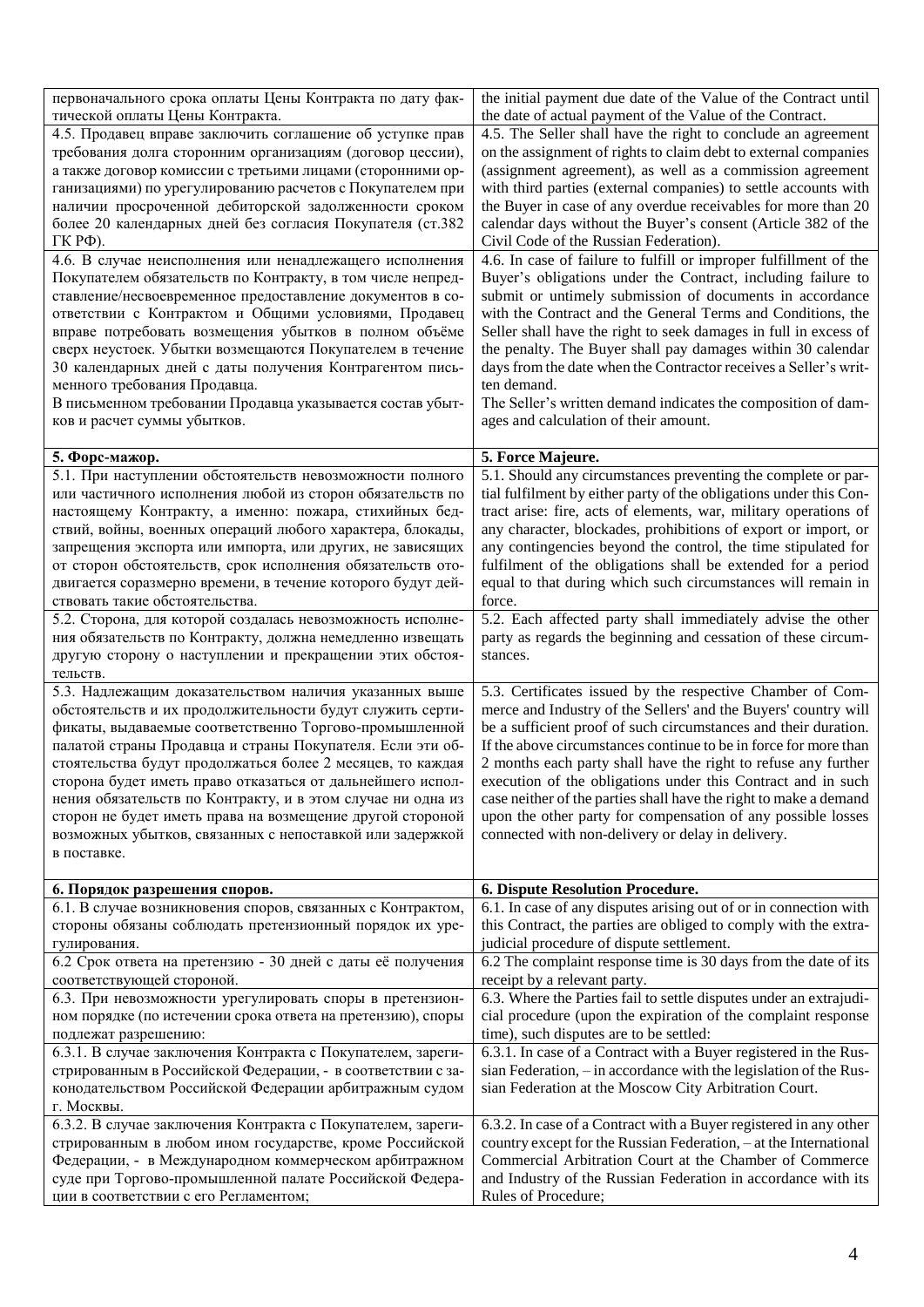| Материальное право - право Российской Федерации. Решение<br>указанного арбитражного суда считается окончательным и | The substantive law is the law of the Russian Federation. The<br>award of the mentioned Court is final and binding upon both   |
|--------------------------------------------------------------------------------------------------------------------|--------------------------------------------------------------------------------------------------------------------------------|
| обязательным для обеих сторон.                                                                                     | parties.                                                                                                                       |
| 6.4. Исключается подача в государственный суд заявления о                                                          | 6.4. Submission to the state court of a request to make a deci-                                                                |
| принятии решения об отсутствии у третейского суда компе-                                                           | sion on the absence of competence of the court of arbitration in                                                               |
| тенции в связи с вынесением третейским судом отдельного по-                                                        | connection with a separate ruling of the court of arbitration re-                                                              |
| становления о наличии компетенции как по вопросу предва-                                                           | garding the existence of competence as a preliminary question                                                                  |
| рительного характера.                                                                                              | is excluded.                                                                                                                   |
|                                                                                                                    |                                                                                                                                |
| 7. Действие Контракта.                                                                                             | 7. Contract Validity.                                                                                                          |
| 7.1. Контракт вступает в силу с даты его подписания сторо-                                                         | 7.1. The Contract becomes effective upon its signing by the                                                                    |
| нами и действует до полного исполнения сторонами своих                                                             | parties and is valid until full performance by the parties of their                                                            |
| обязательств по нему.                                                                                              | obligations thereunder.                                                                                                        |
| Контракт может быть подписан на бумажном носителе либо,                                                            | The Contract can be signed on paper or, if the Buyer is regis-                                                                 |
| в случае если Покупатель зарегистрирован в Российской Фе-                                                          | tered in the Russian Federation, in electronic form using an                                                                   |
| дерации, - в электронном виде с использованием электронной                                                         | electronic signature.                                                                                                          |
| подписи.                                                                                                           |                                                                                                                                |
| 7.2. Подписание Контракта стороной считается совершённым,                                                          | 7.2. The Contract is deemed signed by the party if it is sealed                                                                |
| если он скреплён её печатью (при наличии). В качестве печати                                                       | with its seal (if any). A special seal for contracts (agreements)                                                              |
| может использоваться специальная печать для контрактов (до-                                                        | can be used as a seal.                                                                                                         |
| говоров).                                                                                                          | If the Buyer is registered in the Russian Federation, no seal is                                                               |
| В случае, если Покупатель зарегистрирован в Российской Фе-                                                         | required when the Contract is signed by an electronic signature.                                                               |
| дерации - при подписании Контракта электронной подписью                                                            | Once the Contract is signed, all previous negotiations and cor-                                                                |
| проставление печати не требуется.                                                                                  | respondence relative to same become null and void.                                                                             |
|                                                                                                                    |                                                                                                                                |
| После подписания Контракта все предшествующие перего-<br>воры и переписка по Контракту теряют силу.                |                                                                                                                                |
| 7.3. Допускается обмен экземплярами Контракта и дополне-                                                           | 7.3. Exchange of copies of the Contract and amendments to it                                                                   |
|                                                                                                                    |                                                                                                                                |
| ний к нему, подписанными сторонами и скрепленными их пе-                                                           | signed and sealed by both parties by post, telegraph, teletype,                                                                |
| чатями, посредством почтовой, телеграфной, телетайпной,<br>электронной или иной связи (с последующим предоставле-  | e-mail or other kind of communication (with a further presen-<br>tation of an original document as soon as possible) to be al- |
| нием в возможно короткий срок оригинала документа), позво-                                                         | lowed permitting to establish conclusively that the document                                                                   |
|                                                                                                                    | comes from the party under the Contract (Clause 2, Article 434                                                                 |
| ляющий достоверно установить, что документ исходит от сто-<br>роны по Контракту (п.2 ст.434 ГК РФ).                | of the Civil Code of the RF).                                                                                                  |
| Все изменения и дополнения к Контракту оформляются в                                                               | All additions and amendments to the Contract are to be made                                                                    |
| письменной форме.                                                                                                  | in writing.                                                                                                                    |
| 7.4. Контракт подписывается в двух экземплярах, имеющих                                                            | 7.4. This Contract is made in two original copies of equal legal                                                               |
| одинаковую юридическую силу.                                                                                       | force.                                                                                                                         |
| Если Контракт имеет перевод на другие языки, в случае каких-                                                       | If the Contract is translated into other languages, in the event                                                               |
| либо расхождений между версией на русском и ином языке,                                                            | of any discrepancy between the Russian version and the ver-                                                                    |
| версия на русском имеет преимущественную силу.                                                                     | sion in another language, the Russian version shall prevail.                                                                   |
| 7.5. Контракт с Общими условиями исчерпывающе регули-                                                              | 7.5. The Contract and the General Terms and Conditions com-                                                                    |
| руют обязательства сторон. Все, что не вошло в текст Кон-                                                          | prehensively regulate the parties' obligations. Everything that                                                                |
| тракта и Общих условий, не учитывается при исполнении                                                              | is not included in the text of the Contract and the General                                                                    |
| Контракта за исключением применимых норм законодатель-                                                             | Terms and Conditions is not taken into account in the execution                                                                |
| ства.                                                                                                              | of the Contract except for the applicable legislation.                                                                         |
|                                                                                                                    |                                                                                                                                |
| 8. Гарантии Продавца                                                                                               | 8. Seller's Warranties                                                                                                         |
| 8.1. (Пункт применяется в случае продажи в качестве Товара                                                         | 8.1. (This clause is to be used in case rough diamonds are sold                                                                |
| алмазов)                                                                                                           | as the Goods)                                                                                                                  |
| Продавец, в соответствии с Интерлакенской Декларацией от                                                           | In accordance with the Interlaken Declaration of 05/11/2002 on                                                                 |
| 05.11.2002 года по схеме сертификации необработанных ал-                                                           | the Kimberley Process Certification Scheme for rough dia-                                                                      |
| мазов Кимберлийского процесса, гарантирует, что Товар до-                                                          | monds, the Seller guarantees that the Goods were mined in the                                                                  |
| быт на территории Российской Федерации/приобретен из за-                                                           | territory of the Russian Federation/purchased from legitimate                                                                  |
| конных источников и не имеет отношения к разжиганию во-                                                            | sources and are not linked to the fueling of armed conflicts.                                                                  |
| оруженных конфликтов.                                                                                              |                                                                                                                                |
| 8.2. Продавец гарантирует исключительно природное проис-                                                           | 8.2. The Seller guarantees that the Goods are exclusively of                                                                   |
| хождение Товара и гарантирует, что Товар не содержит синте-                                                        | natural origin and there are no synthetic or treated rough dia-                                                                |
| тических или искусственно облагороженных алмазов.                                                                  | monds among them.                                                                                                              |
| 8.3. Товар приобретен и/или получен у законных источников,                                                         | 8.3. The Goods have been purchased and/or sourced from le-                                                                     |
| не связанных с финансированием конфликтов, в соответствии                                                          | gitimate sources not involved in funding conflict, in compli-                                                                  |
| с резолюциями ООН и соответствующим национальным зако-                                                             | ance with United Nations Resolutions and corresponding na-                                                                     |
| нодательством. Продавец настоящим гарантирует, что Товар                                                           | tional laws. The Seller hereby guarantees that these Goods are                                                                 |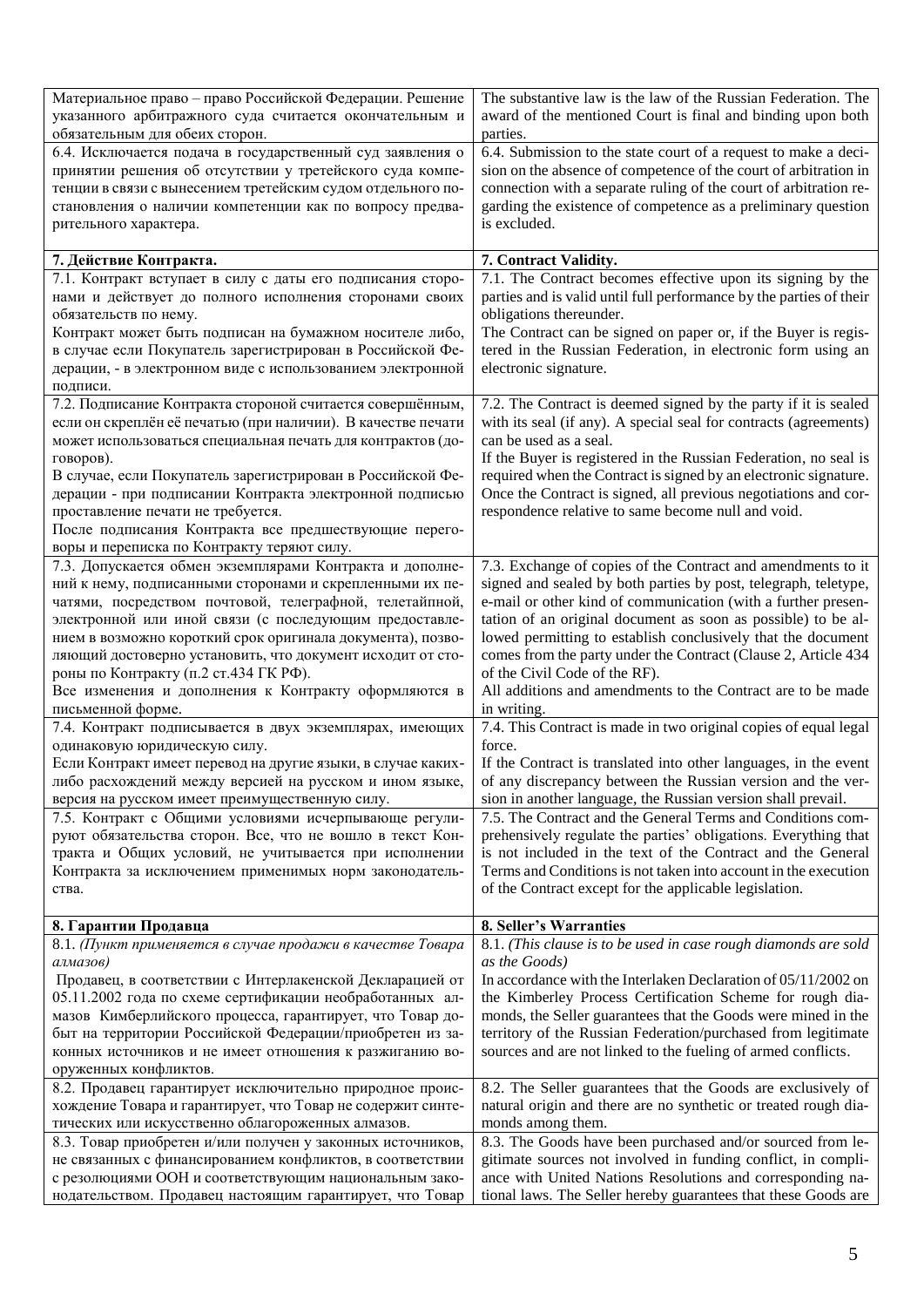| имеет неконфликтное происхождение, и подтверждает свою<br>приверженность Руководящим принципам Системы гарантий<br>Всемирного алмазного совета.                                                                                                                                                                                                                                                                                                                                                                                                                                                                                                                                                                                                                                                                                                                                                                                                                                                                                                                                                                                                                                                                                                                                                                                                                                                                                                                                                                                                                                                                                              | conflict free and confirms adherence to the WDC SoW Guide-<br>lines.                                                                                                                                                                                                                                                                                                                                                                                                                                                                                                                                                                                                                                                                                                                                                                                                                                                                                                                                                                                                                                                                                                                                                                                                                                                                                                                                                                                                                                                                                                                                                                |
|----------------------------------------------------------------------------------------------------------------------------------------------------------------------------------------------------------------------------------------------------------------------------------------------------------------------------------------------------------------------------------------------------------------------------------------------------------------------------------------------------------------------------------------------------------------------------------------------------------------------------------------------------------------------------------------------------------------------------------------------------------------------------------------------------------------------------------------------------------------------------------------------------------------------------------------------------------------------------------------------------------------------------------------------------------------------------------------------------------------------------------------------------------------------------------------------------------------------------------------------------------------------------------------------------------------------------------------------------------------------------------------------------------------------------------------------------------------------------------------------------------------------------------------------------------------------------------------------------------------------------------------------|-------------------------------------------------------------------------------------------------------------------------------------------------------------------------------------------------------------------------------------------------------------------------------------------------------------------------------------------------------------------------------------------------------------------------------------------------------------------------------------------------------------------------------------------------------------------------------------------------------------------------------------------------------------------------------------------------------------------------------------------------------------------------------------------------------------------------------------------------------------------------------------------------------------------------------------------------------------------------------------------------------------------------------------------------------------------------------------------------------------------------------------------------------------------------------------------------------------------------------------------------------------------------------------------------------------------------------------------------------------------------------------------------------------------------------------------------------------------------------------------------------------------------------------------------------------------------------------------------------------------------------------|
| 9. Заверения, связанные с заключением и исполнением<br>Контракта.                                                                                                                                                                                                                                                                                                                                                                                                                                                                                                                                                                                                                                                                                                                                                                                                                                                                                                                                                                                                                                                                                                                                                                                                                                                                                                                                                                                                                                                                                                                                                                            | 9. Assurances related to conclusion and execution of the<br>Contract.                                                                                                                                                                                                                                                                                                                                                                                                                                                                                                                                                                                                                                                                                                                                                                                                                                                                                                                                                                                                                                                                                                                                                                                                                                                                                                                                                                                                                                                                                                                                                               |
| 9.1 Покупатель заверяет:<br>(1) что он вправе заключить Контракт и связанные с его за-<br>ключением документы и исполнять свои обязательства по<br>нему и относящимся к нему документам;<br>(2) что лицо, действующее от имени Покупателя при заклю-<br>чении Контракта, должным образом уполномочено на под-<br>писание Контракта;<br>(3) что он соблюдает все требования своих учредительных и<br>внутренних документов и законодательства для заключения<br>и исполнения Контракта. В том числе, если применимо -<br>(i) выполнены все процедуры и получены все согласия,<br>предусмотренные законодательством, учредительными и<br>внутренними документами, корпоративным договором, кре-<br>дитными и иными договорами;<br>(ii) Покупатель предоставил заверенные копии документов,<br>подтверждающих исполнение указанных обязательств, либо<br>справку о том, что такие требования неприменимы;<br>(4) что заключение и исполнение обязательств по Контракту<br>(і) не приведёт к нарушению любого положения устава По-<br>купателя;<br>(ii) не приведёт к нарушению или не будет представлять со-<br>бой неисполнение любого соглашения, обязательного для<br>Покупателя;<br>(iii) не приведёт к нарушению любого приказа, решения или<br>постановления любого суда, государственного, администра-<br>тивного или регулирующего органа или учреждения, кото-<br>рые являются обязательными для Покупателя;<br>(5) что он обладает необходимой право- и дееспособностью<br>для исполнения Контракта, в том числе, но не ограничива-<br>ясь: свидетельствами о допуске, лицензиями, обладает раз-<br>решительной документацией и т. п. | 9.1. The Buyer assures:<br>(1) that it has the right to conclude the Contract and docu-<br>ments related to its conclusion, and to fulfill its obligations<br>under the Contract and related documents;<br>(2) that the person acting on behalf of the Buyer at the con-<br>clusion of the Contract is duly authorized to sign the Con-<br>tract;<br>(3) that it complies with all the requirements of its constituent<br>and internal documents and laws for the conclusion and exe-<br>cution of the Contract; including, if applicable:<br>(i) all procedures have been completed, all approvals pro-<br>vided for by the law, constituent and internal documents, cor-<br>porate agreement, credit and other agreements have been ob-<br>tained;<br>(ii) the Buyer has provided certified copies of documents con-<br>firming the fulfillment of these obligations, or a certificate<br>stating that such requirements are not applicable;<br>(4) that the conclusion and fulfilment of obligations under the<br>Contract:<br>(i) will not result in violation of any provision of the Buyer's<br>by-laws;<br>(ii) will not result in any violation of, or will not constitute a<br>failure to fulfill, any agreement binding upon the Buyer;<br>(iii) will not violate any order, decision or ruling of any court,<br>state, administrative or regulatory body or institution that are<br>binding upon the Buyer;<br>(5) that it has the necessary legal capacity to execute the Con-<br>tract, including, but not limited to, admission certificates, li-<br>censes, and that it has authorizations, approvals, etc. as well. |
| 10. Толкование.                                                                                                                                                                                                                                                                                                                                                                                                                                                                                                                                                                                                                                                                                                                                                                                                                                                                                                                                                                                                                                                                                                                                                                                                                                                                                                                                                                                                                                                                                                                                                                                                                              | 10. Interpretation.                                                                                                                                                                                                                                                                                                                                                                                                                                                                                                                                                                                                                                                                                                                                                                                                                                                                                                                                                                                                                                                                                                                                                                                                                                                                                                                                                                                                                                                                                                                                                                                                                 |
| 10.1 Ссылки на пункты и разделы должны толковаться как<br>ссылки на пункты и разделы настоящих Общих условий. Вы-<br>ражение «включая», «в том числе» (и другие аналогичные<br>выражения) должно толковаться как «включая, без ограни-<br>чения».<br>10.2 Заголовки используются в Общих условиях и Контракте<br>исключительно для удобства и не влияют на толкование.                                                                                                                                                                                                                                                                                                                                                                                                                                                                                                                                                                                                                                                                                                                                                                                                                                                                                                                                                                                                                                                                                                                                                                                                                                                                       | 10.1 References to clauses and sections are to be construed<br>as references to clauses and sections of these General Terms<br>and Conditions. The term "including" (and other similar ex-<br>pressions) is to be interpreted as "including, but not limited<br>to".<br>10.2 Headings in the Terms and Conditions and the Contract<br>are for convenience only and do not affect in any way the<br>interpretation thereof.                                                                                                                                                                                                                                                                                                                                                                                                                                                                                                                                                                                                                                                                                                                                                                                                                                                                                                                                                                                                                                                                                                                                                                                                          |
| 11. Прочие условия.                                                                                                                                                                                                                                                                                                                                                                                                                                                                                                                                                                                                                                                                                                                                                                                                                                                                                                                                                                                                                                                                                                                                                                                                                                                                                                                                                                                                                                                                                                                                                                                                                          | 11. Other Conditions.                                                                                                                                                                                                                                                                                                                                                                                                                                                                                                                                                                                                                                                                                                                                                                                                                                                                                                                                                                                                                                                                                                                                                                                                                                                                                                                                                                                                                                                                                                                                                                                                               |
| 11.1. Все налоги, сборы и иные расходы по таможенному<br>оформлению, связанные с заключением и выполнением Кон-<br>тракта, на территории страны Продавца оплачиваются Про-<br>давцом, а за пределами вышеупомянутой территории опла-<br>чиваются Покупателем, если иное прямо не следует из вы-<br>бранного сторонами базиса поставки.<br>11.2. Если предполагается вывоз Товара с территории Рос-<br>сийской Федерации, Покупатель обязан получить за свой<br>счет все импортные лицензии и разрешения, требующиеся                                                                                                                                                                                                                                                                                                                                                                                                                                                                                                                                                                                                                                                                                                                                                                                                                                                                                                                                                                                                                                                                                                                         | 11.1. All taxes, levies and other costs related to custom clear-<br>ance and connected with the conclusion and execution of the<br>Contract, on the territory of the Seller's country are to be<br>borne by the Seller, and those levied outside the above-men-<br>tioned territory are to be borne by the Buyer, unless the con-<br>trary clearly follows from the delivery basis selected by the<br>parties.<br>11.2. If the Goods are supposed to be exported from the ter-<br>ritory of the Russian Federation, the Buyer is to secure for its                                                                                                                                                                                                                                                                                                                                                                                                                                                                                                                                                                                                                                                                                                                                                                                                                                                                                                                                                                                                                                                                                  |